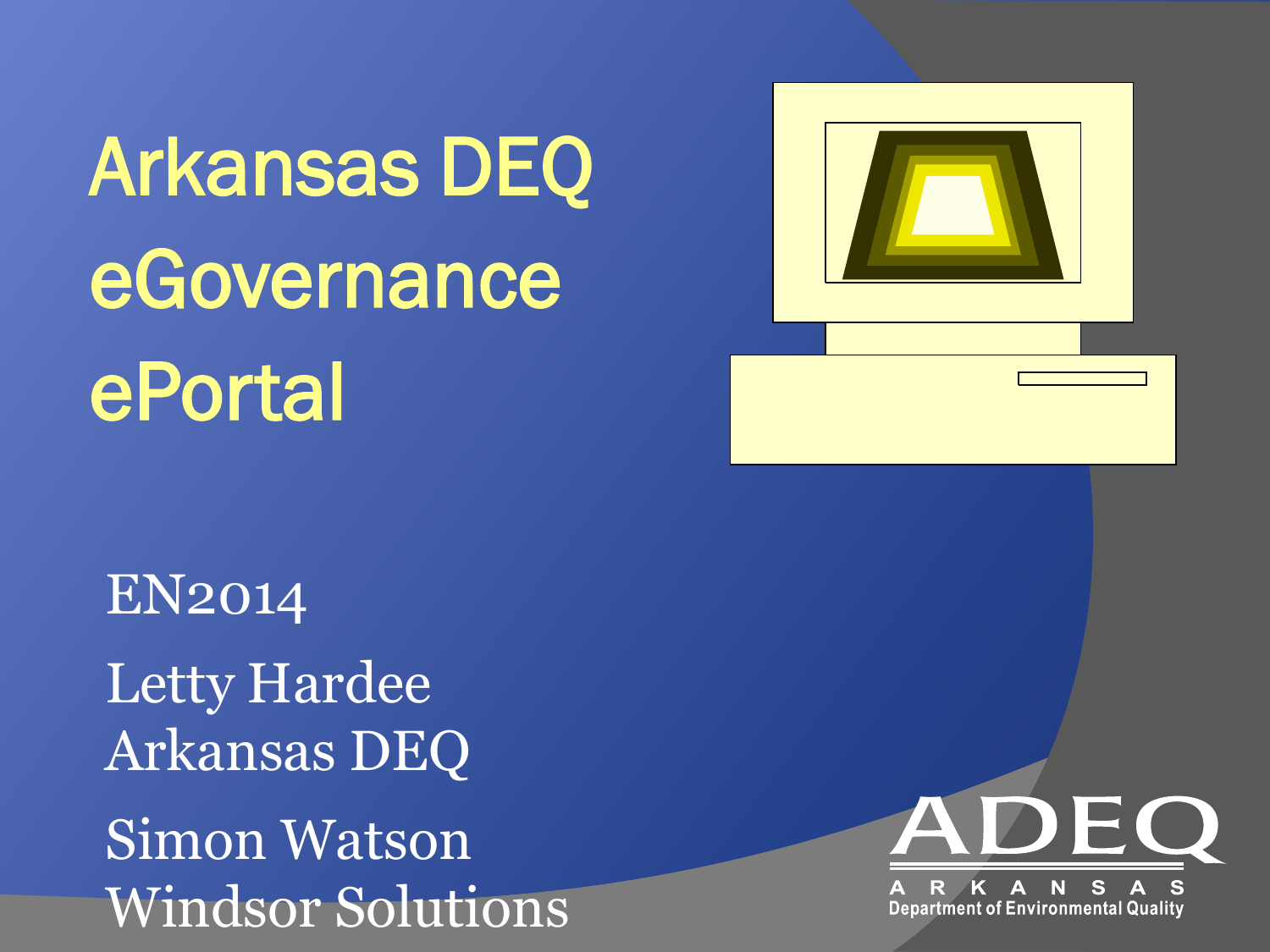### **In the beginning - vision**

Our vision was established of a system providing: Time

- Applicant Portal
- Public Website
- Application Processor
- Administration

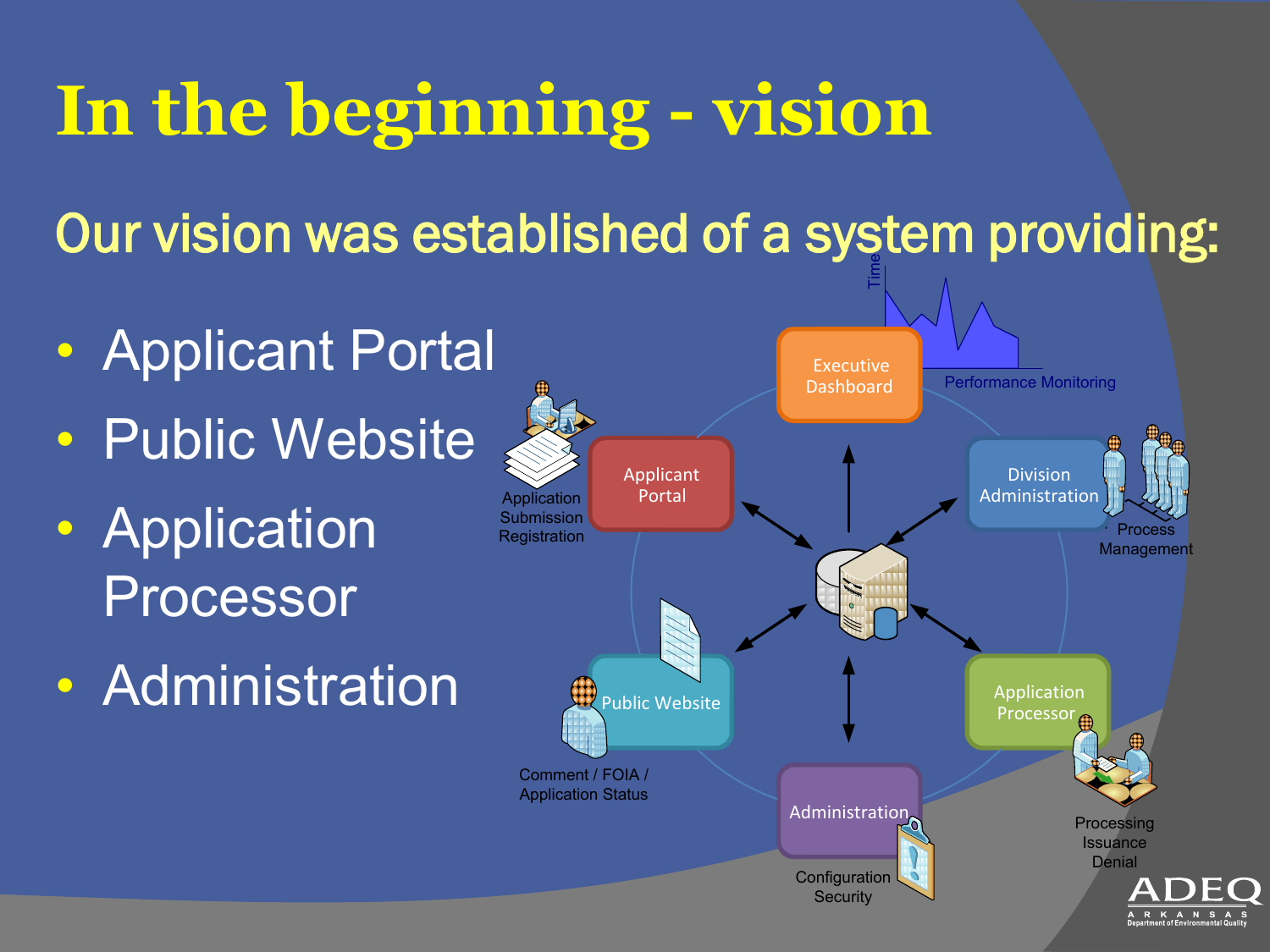### **In the beginning – objectives**

Arkansas DEQ faced several challenges/objectives

- Reduce staff workload re to application data entry
- Streamline the permitting workflow
- Improve data quality
- Enhance data sharing; provide better access to
- Share knowledge among staff



*continued*

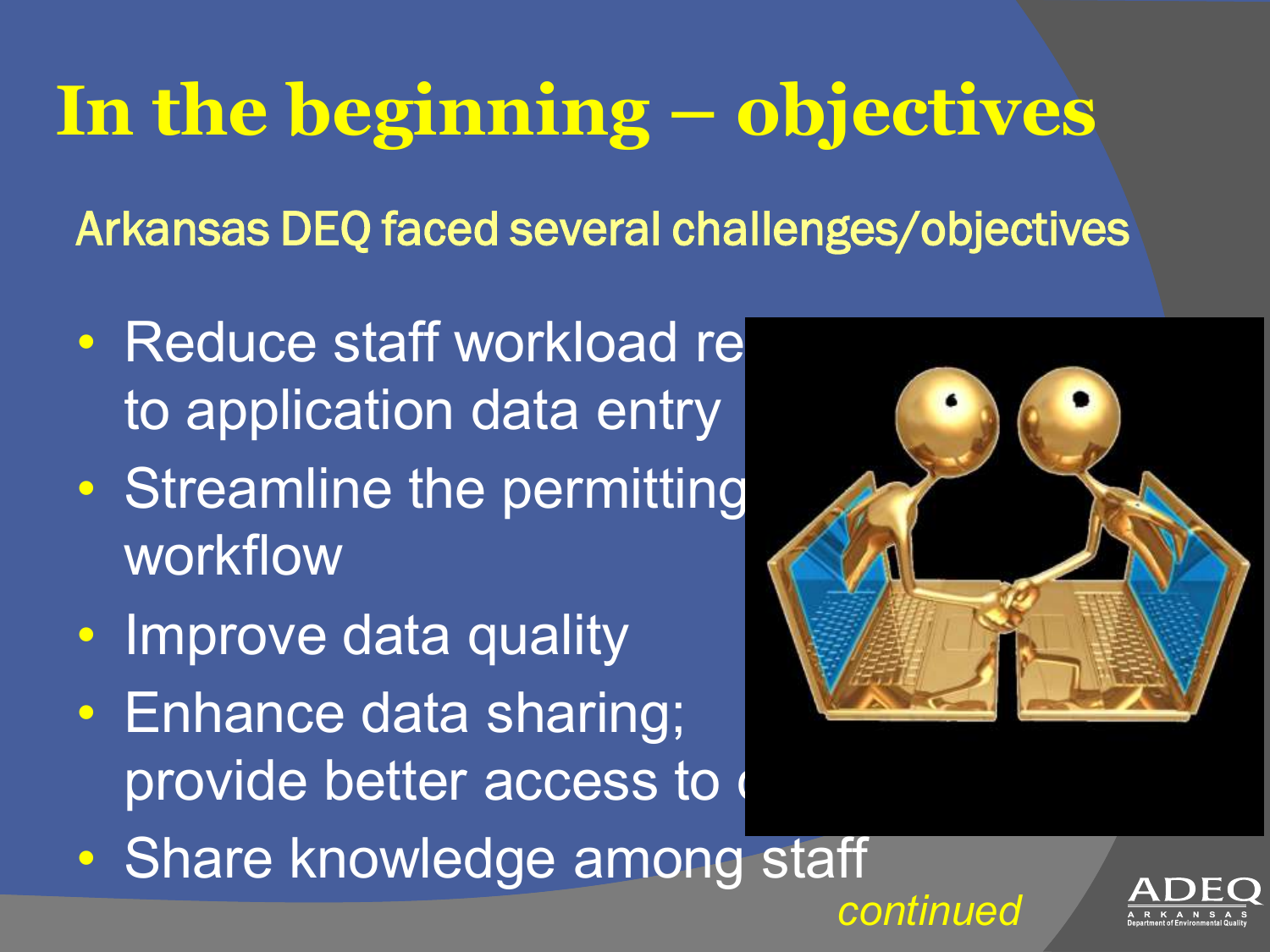#### **In the beginning – objectives, cont.**

- Simplify the application process for the end user
- Provide consistency in the permitting process
- Make the application process more transparent
- Reduce paperwork



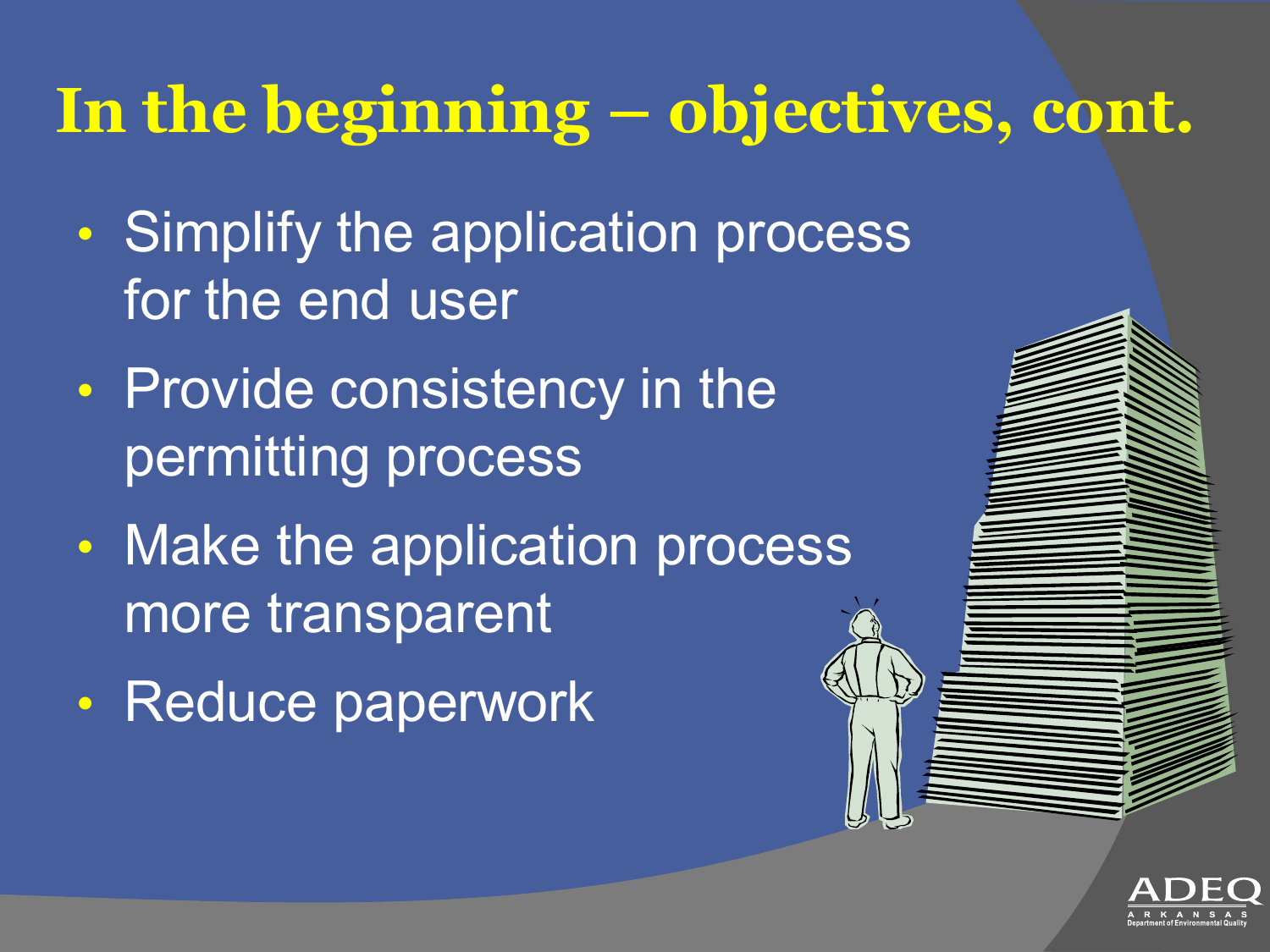### **In the middle - challenges**

Not always an easy ride

- Policy and procedural considerations existed
- Workgroup Task Force
- Forms Designers





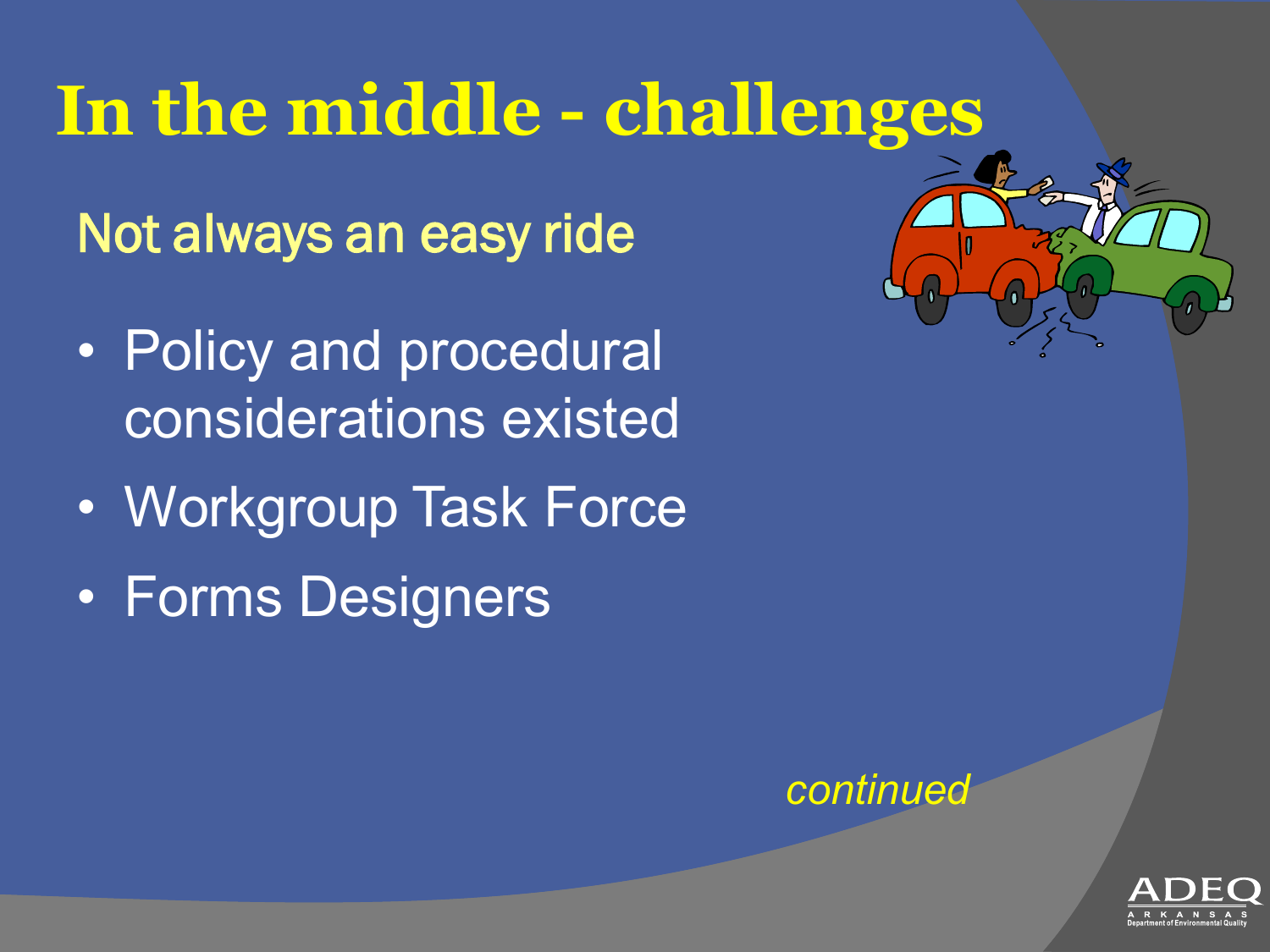### **In the middle – challenges,** *cont.*

- Training
- Testing and Debugging
- Implementation



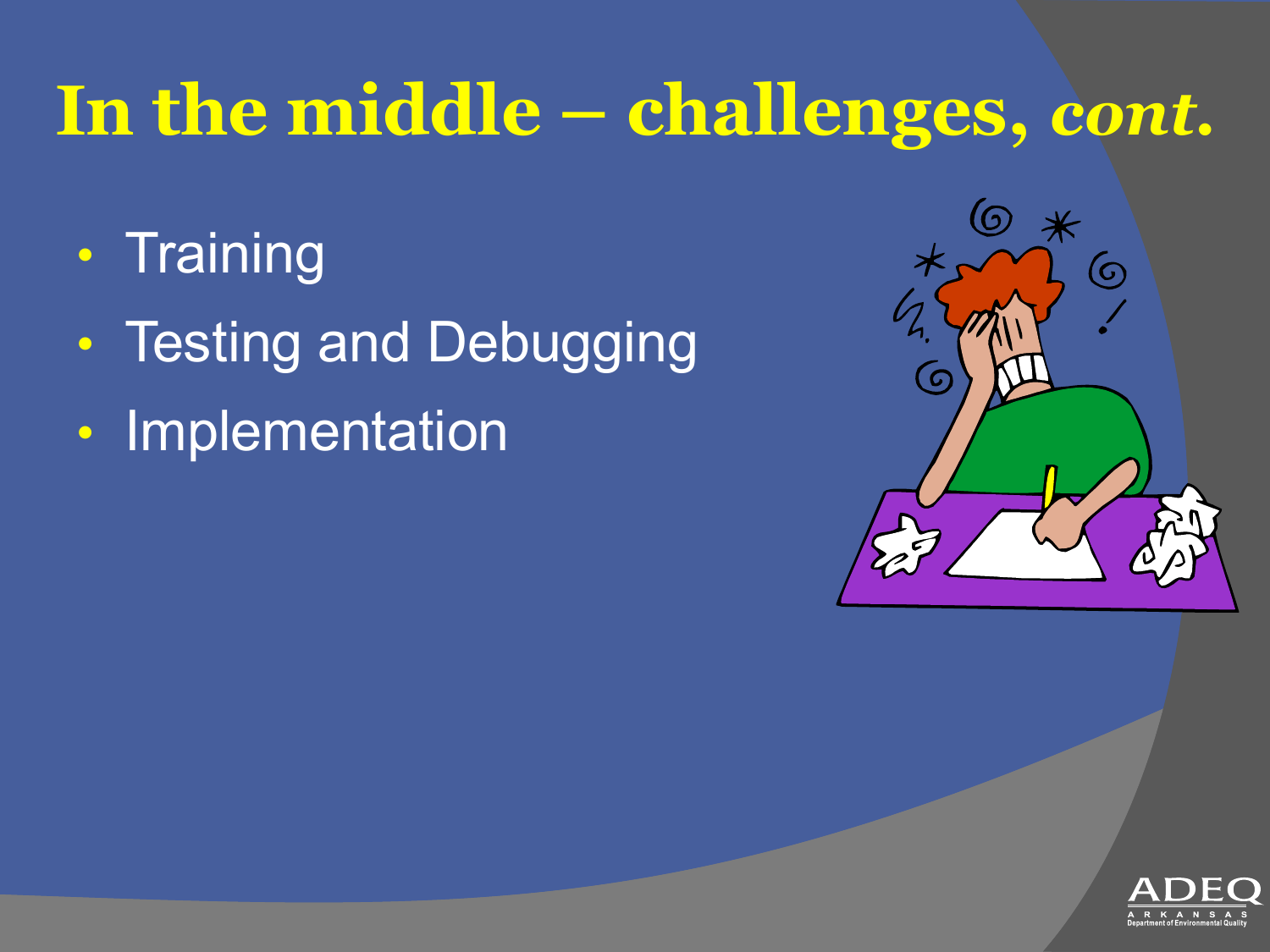## **In the middle - journey**

We followed a logical path to consider our options as we progressed

• Assessment – All Programs – Workshops on program business practices – Current systems review – Needs assessment



*continued*

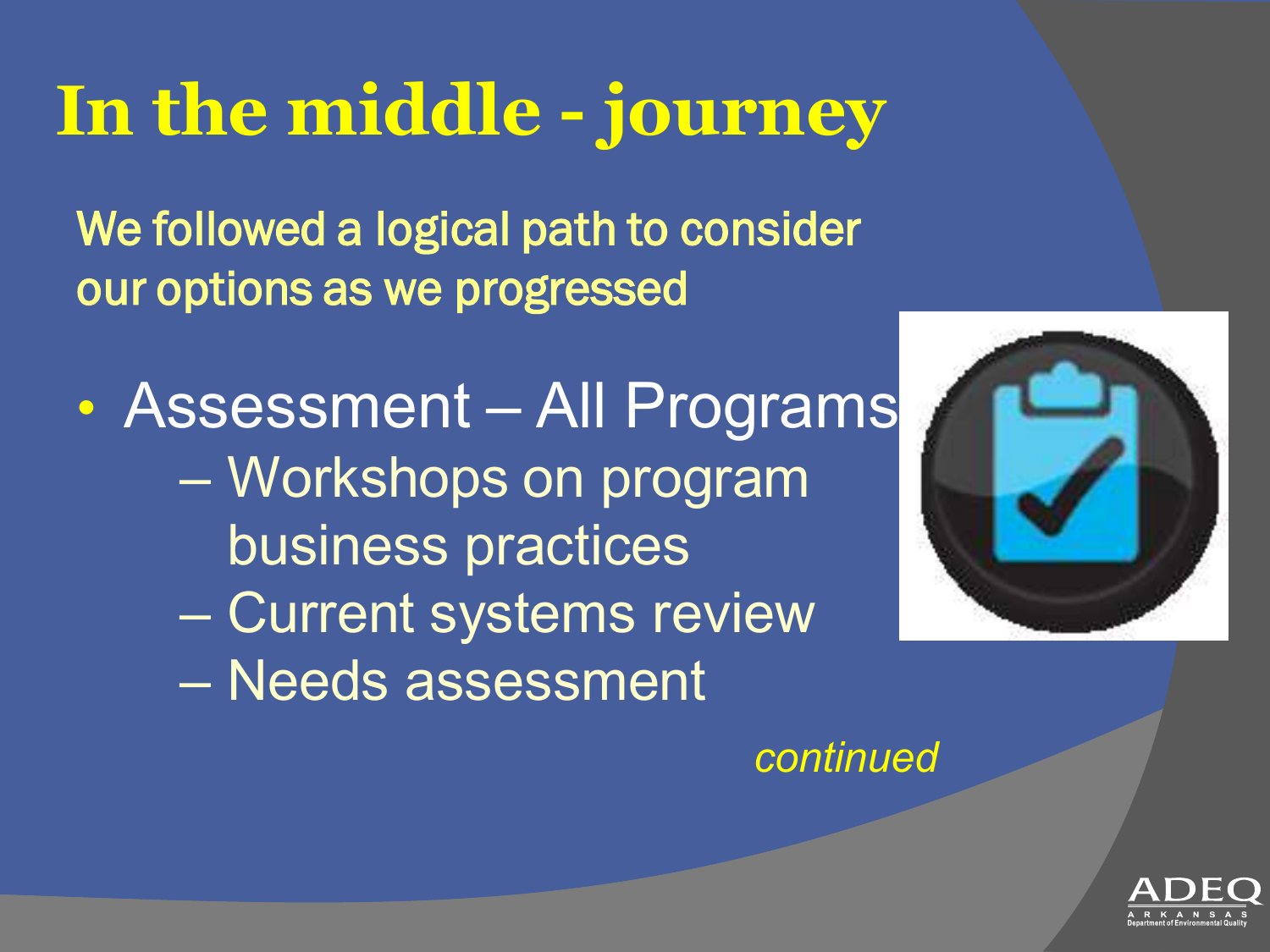### **In the middle – journey,** *cont.*

• Requirements Gathering Agency-Wide – Gap analysis

– ePortal Design

*continued*

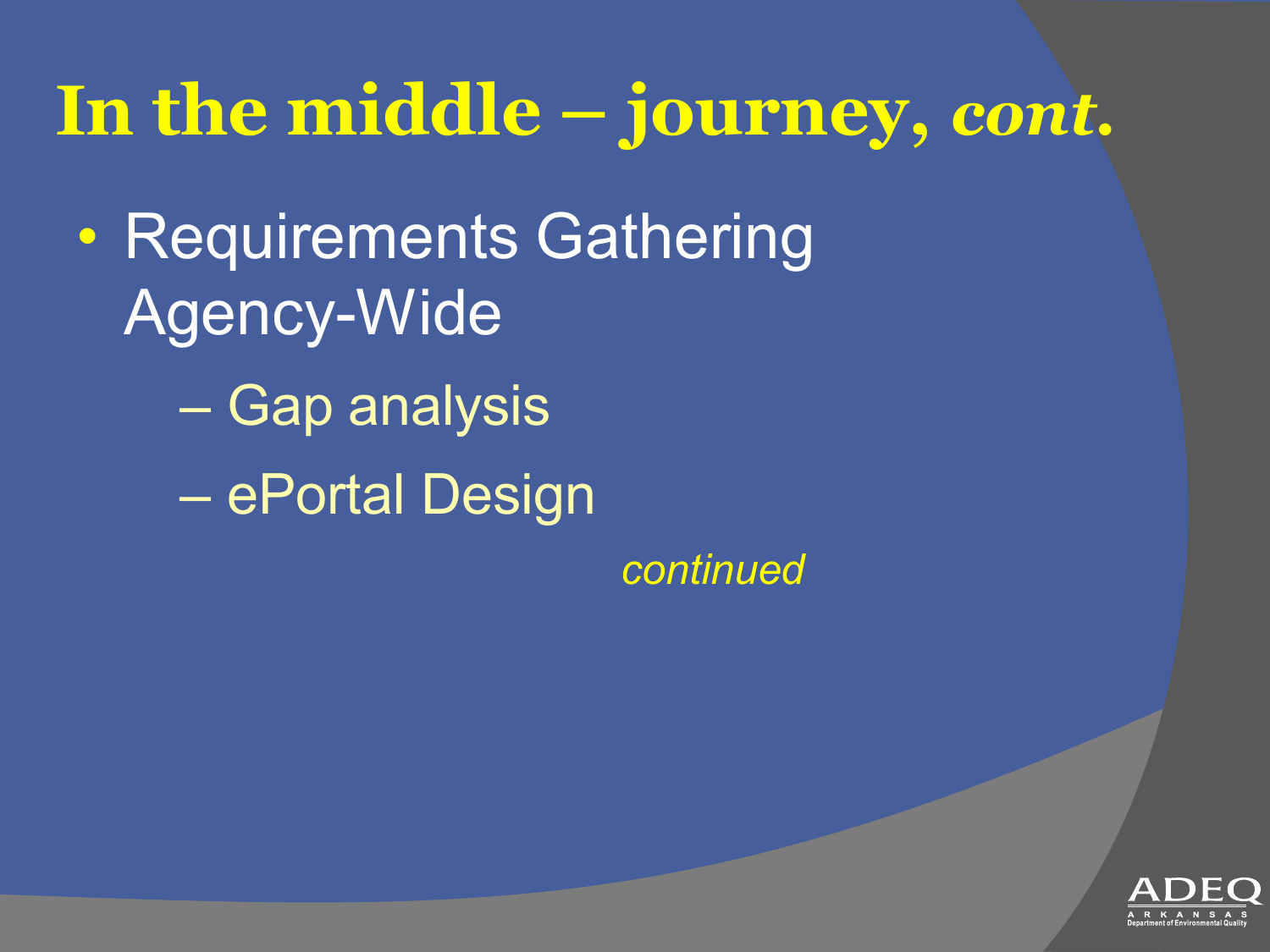## **In the middle – journey,** *cont.*

- Base Implementation
- Enhancements –Prioritization – Design and Implementation

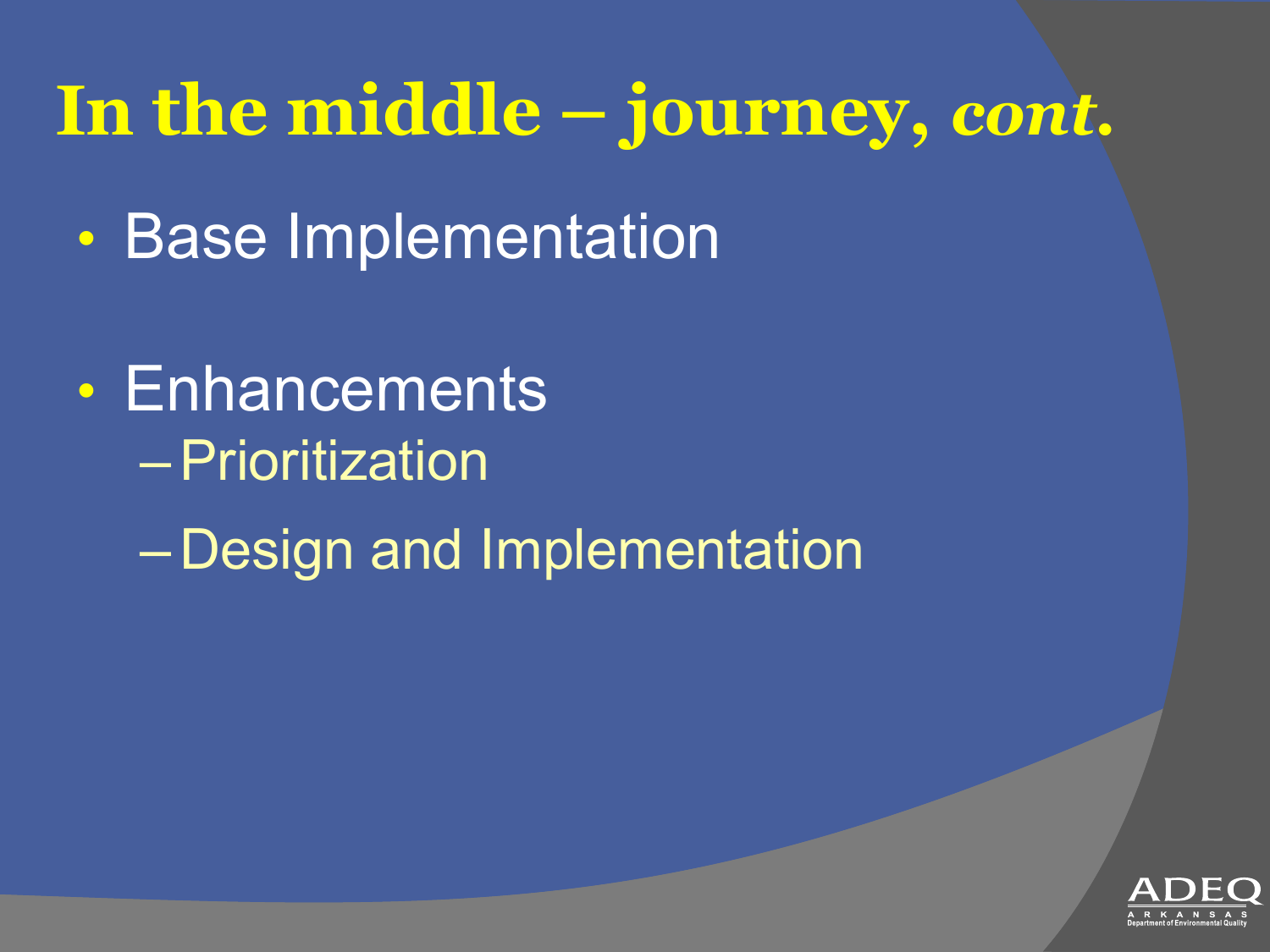# **In the end – SOLUTION**

A flexible solution that provides

- consistency
- transparency
- improved efficiency to both the regulated community and agency.

| <b>Department of Environmental Quality</b><br>We protect, enhance and restore the natural environment for the well-being of all Arkansans. |                                                                                                                                                                                                                                                                                                                                                                                                                                                                                                   |
|--------------------------------------------------------------------------------------------------------------------------------------------|---------------------------------------------------------------------------------------------------------------------------------------------------------------------------------------------------------------------------------------------------------------------------------------------------------------------------------------------------------------------------------------------------------------------------------------------------------------------------------------------------|
| <b>EQ Home</b>                                                                                                                             |                                                                                                                                                                                                                                                                                                                                                                                                                                                                                                   |
|                                                                                                                                            | Home &<br>Help ?<br>Finder P<br>Sign In A                                                                                                                                                                                                                                                                                                                                                                                                                                                         |
| <b>Organizations</b>                                                                                                                       | <b>Air Permits Branch</b>                                                                                                                                                                                                                                                                                                                                                                                                                                                                         |
| Select the organization from which you would like to submit a                                                                              |                                                                                                                                                                                                                                                                                                                                                                                                                                                                                                   |
| form.<br><b>Select Organization</b>                                                                                                        | This site includes instructions and application forms to apply for air permits, registrations, a<br>other air permit related requests.                                                                                                                                                                                                                                                                                                                                                            |
| <b>Forms</b>                                                                                                                               | Applications may be submitted on-line (when available) or forms may be downloaded and<br>mailed to ADEQ. All forms and additional information for each may be accessed using the f                                                                                                                                                                                                                                                                                                                |
| To locate a specific form please use our form finder.                                                                                      | links at the bottom of this webpage.                                                                                                                                                                                                                                                                                                                                                                                                                                                              |
| $\rho$ Form Finder                                                                                                                         | Click here to find an explanation of the different types of air permits/registrations available a<br>whether or not your facility requires an air permit/registration                                                                                                                                                                                                                                                                                                                             |
| <b>Frequently Asked Questions</b>                                                                                                          | In Arkansas, all air permits are issued by the Arkansas Department of Environmental Quality<br>No local or other entities have the authority to issue an air permit. Some permits that ADEQ<br>issues may be reviewed by the Federal EPA, but ADEQ still maintains authority to issue the                                                                                                                                                                                                         |
| ? Do I need a permit or registration, and if so, what type?                                                                                | permit. There still may be local ordinances, fire codes, zoning or other requirements that an<br>not part of the air permitting process and the facility must address with the proper agency.                                                                                                                                                                                                                                                                                                     |
| ? Where can I access information concerning air permit<br>applications submitted by facilities and/or current active                       | Other air permits, not on this site:                                                                                                                                                                                                                                                                                                                                                                                                                                                              |
| permits?<br>? Where can I obtain a copy of the Air Division's Permits?<br>view more FAOs                                                   | . Asbestos Permits: Refer to the Asbestos webpage for issues regarding demolition or<br>renvoyation of faciltities that may contain as bestos or other as bestos related issues.<br>. Opening Burning Permits: Open burning is prohibited except for the exemptions on ope<br>burning in Chapter 6 of Regulation 18. For an open burning permit, contact the Air Divis<br>at 501-682-0730<br>. Race Track Permits: For the permitting of race tracks, contact the Air Division at 501-68.<br>0730 |
|                                                                                                                                            | If you have additional questions, please see if your question can be answered by reading th<br>Frequently Asked Questions in the sidebar. If your questions are still unanswered, please o<br>the Air Division of 501-682-0738                                                                                                                                                                                                                                                                    |

Contact Information

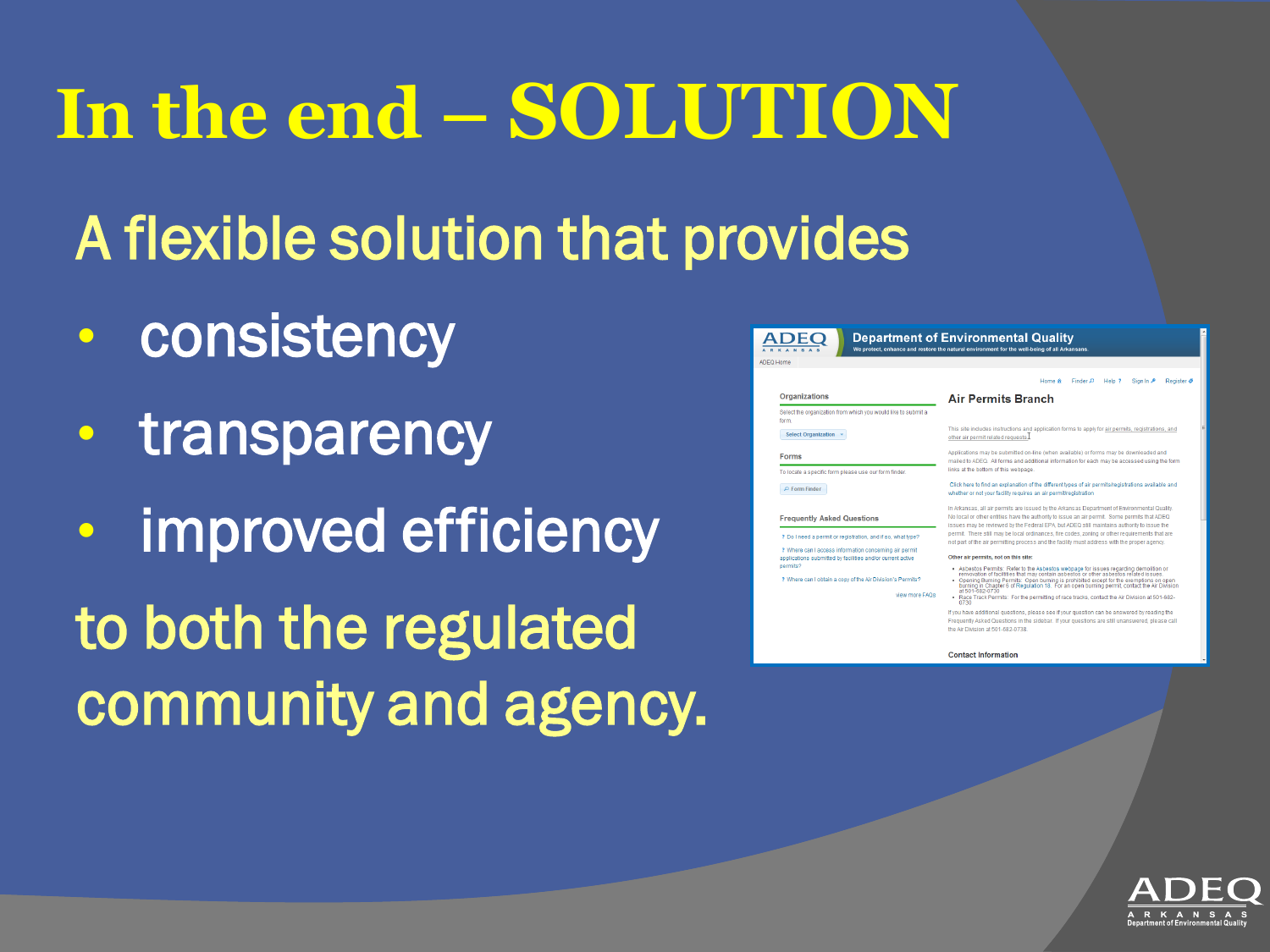#### **Conclusion**

**So what does Arkansas DEQ end up with?**

- Flexibility in form and workflow design
- Consistency for the public and regulated community
- Dashboards so internal staff know what tasks are assigned to them
- Electronic Reporting System

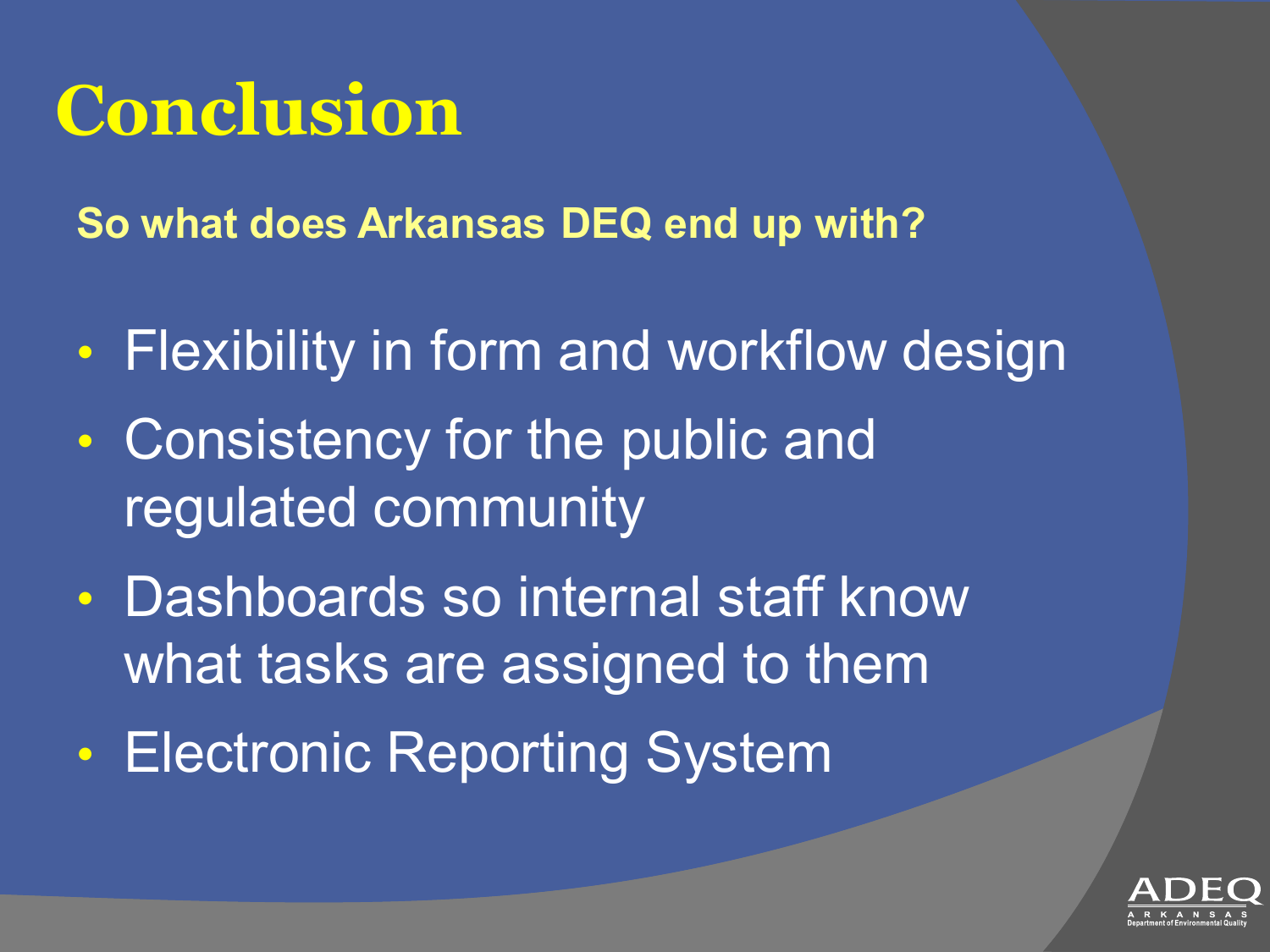#### **ePortal Demo**



#### **Department of Environmental Quality**

We protect, enhance and restore the natural environment for the well-being of all Arkansans.

**Air Permits Branch** 

ADEQ Home

#### Home \* Finder P Help ?

Sign In  $\blacktriangleright$ Register **o** 

#### **Organizations**

Select the organization from which you would like to submit a form.

**Select Organization** 

#### **Forms**

To locate a specific form please use our form finder.

P Form Finder

#### **Frequently Asked Questions**

? Do I need a permit or registration, and if so, what type?

? Where can I access information concerning air permit applications submitted by facilities and/or current active permits?

? Where can I obtain a copy of the Air Division's Permits?

view more FAQs

This site includes instructions and application forms to apply for air permits, registrations, and other air permit related requests

Applications may be submitted on-line (when available) or forms may be downloaded and mailed to ADEQ. All forms and additional information for each may be accessed using the form links at the bottom of this webpage.

Click here to find an explanation of the different types of air permits/registrations available and whether or not your facility requires an air permit/registration

In Arkansas, all air permits are issued by the Arkansas Department of Environmental Quality. No local or other entities have the authority to issue an air permit. Some permits that ADEQ issues may be reviewed by the Federal EPA, but ADEQ still maintains authority to issue the permit. There still may be local ordinances, fire codes, zoning or other requirements that are not part of the air permitting process and the facility must address with the proper agency.

#### Other air permits, not on this site:

- Asbestos Permits: Refer to the Asbestos webpage for issues regarding demolition or renvovation of facilities that may contain asbestos or other asbestos related issues.
- Opening Burning Permits: Open burning is prohibited except for the exemptions on open burning in Chapter 6 of Regulation 18. For an open burning permit, contact the Air Division at 501-682-0730
- . Race Track Permits: For the permitting of race tracks, contact the Air Division at 501-682-0730

If you have additional questions, please see if your question can be answered by reading the Frequently Asked Questions in the sidebar. If your questions are still unanswered, please call the Air Division at 501-682-0738.

#### **Contact Information**